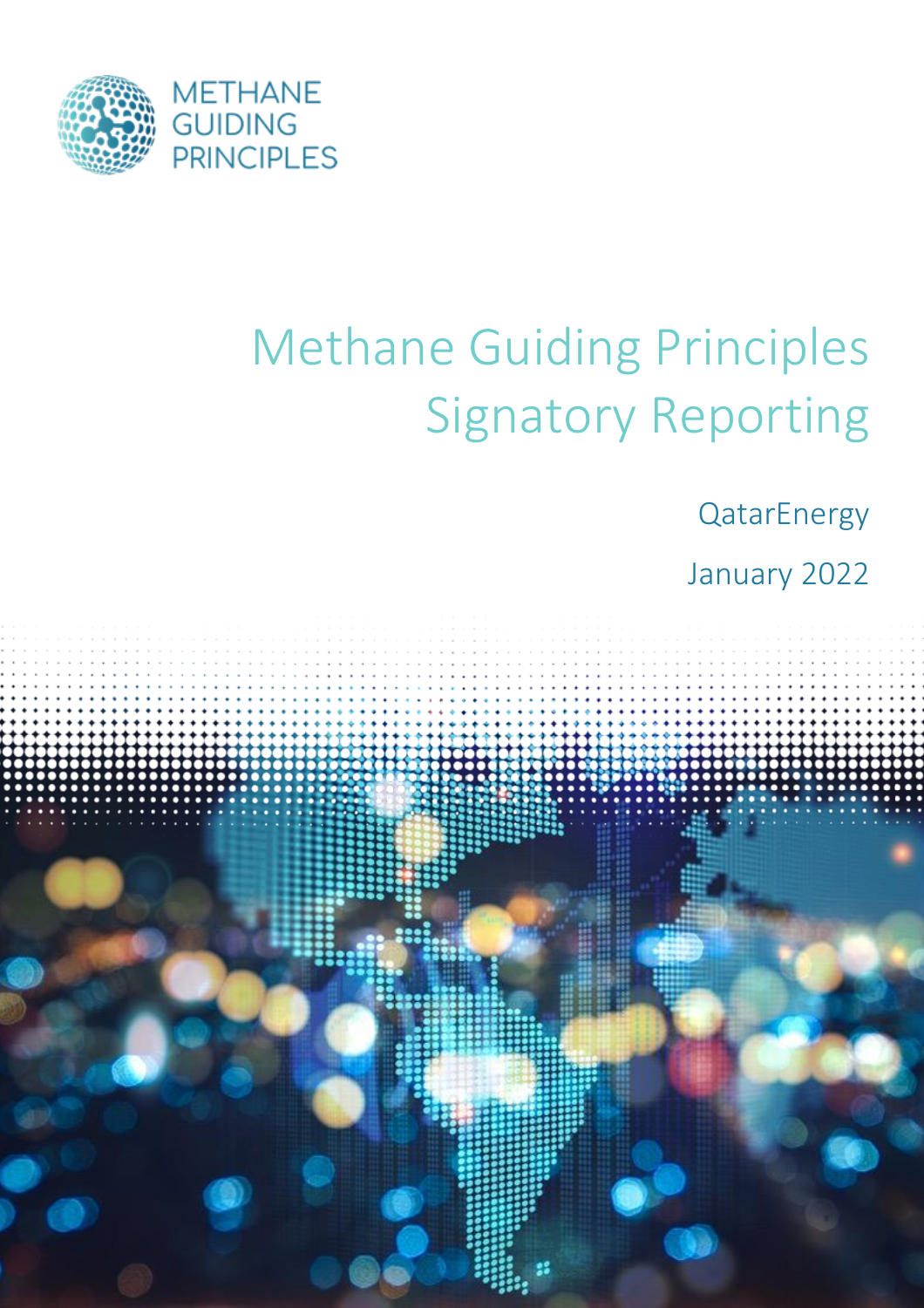

COMPANY: **QatarEnergy**

YEAR OF JOINING METHANE GUIDING PRINCIPLES: **March 2018**

SENIOR REPRESENTATIVE: **Ahmad Saeed Al-Amoodi**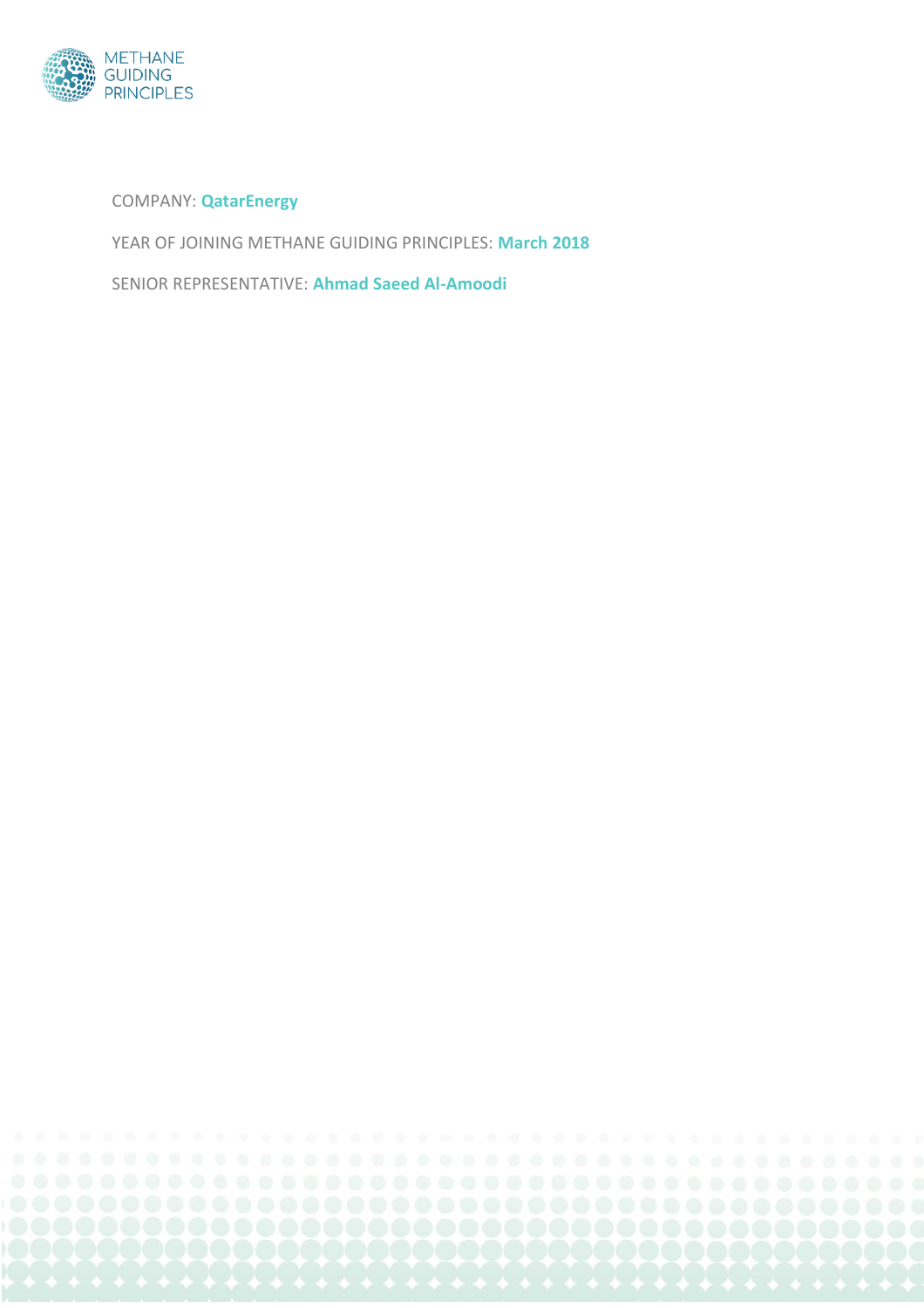

## **Principle One:**

#### Continually reduce methane emissions

- Please state what specific activities or projects your company has undertaken to reduce methane emissions. Please refer to the previous year's annual MGP reporting where applicable to refer to intended activity. Link to sustainability report where relevant to provide further detail.
- Describe how the reduction was achieved including description of the asset type, technology type, timeframe. What was the end result?
- Provide data to support your description e.g. the actual amount of emissions reduction achieved, or the reduction in methane intensity.

| 2021 completed activity                                                                                                                                                                                                                                                                                                                                                                                                                                | 2022 intended activity                                                                                                                                              |
|--------------------------------------------------------------------------------------------------------------------------------------------------------------------------------------------------------------------------------------------------------------------------------------------------------------------------------------------------------------------------------------------------------------------------------------------------------|---------------------------------------------------------------------------------------------------------------------------------------------------------------------|
| QatarEnergy is committed to tackling and reducing methane emissions<br>throughout all stages of the natural gas value chain and all facilities, with a<br>particular focus on methane Leak Detection And Repair (LDAR). The successful<br>deployment of an LDAR program at our Liquified Natural Gas and Gas To Liquids<br>assets already achieved remarkable reductions in methane emissions. Data is<br>published in our 2020 Sustainability Report: | QatarEnergy will continue<br>to identify and deliver<br>sustainable emissions<br>reductions from across our<br>assets.                                              |
| https://www.qatarenergy.qa/en/MediaCenter/Publications/QatarEnergy 2020<br>Sustainability Report.pdf                                                                                                                                                                                                                                                                                                                                                   | We plan to move towards<br>a fully integrated fugitive<br>methane monitoring and<br>repair program throughout                                                       |
| QatarEnergy announced a series of Greenhouse Gas (GHG) reduction measures<br>including reducing methane emissions to below 0.2 wt% covering all assets,<br>operated and non-operated. QatarEnergy continued to make steady strides<br>towards our methane emissions reductions target announced last year.                                                                                                                                             | all stages of the natural gas<br>value chain and across all<br>facilities.                                                                                          |
| QatarEnergy's GHG emissions management approach over the years has<br>consisted of developing a sound understanding of its GHG emissions inventory<br>and its potential impact, preparation of comprehensive GHG emissions<br>inventories, development of proactive GHG management procedures and plans,<br>and corporate GHG KPIs that supports our climate resilience strategies.                                                                    | We will continue to test<br>and deploy new and<br>existing technologies for<br>methane emissions<br>detection and<br>quantification, and<br>eventually reducing the |
| QatarEnergy maintains a GHG management program which involves GHG<br>emissions quantification (including methane), verification and implementing                                                                                                                                                                                                                                                                                                       | emissions.                                                                                                                                                          |
| plans to reduce GHG emissions. Over the last few years, we have been able to<br>achieve an annual reduction of more than four million tonnes of GHG emissions<br>through successful functioning of Jetty Boil Off Gas (JBOG) recovery and from<br>multiple flare reduction initiatives.                                                                                                                                                                | In 2021, we announced<br>additional plans to reduce<br>GHG emissions from our<br>upstream operations.<br>Please refer to our 2020                                   |
| QatarEnergy has joined the World Bank's Global Gas Flaring Reduction<br>Partnership (GGFR) to continue our journey to end routine gas flaring and<br>curtail methane emissions.                                                                                                                                                                                                                                                                        | sustainability report for<br>further details.                                                                                                                       |
|                                                                                                                                                                                                                                                                                                                                                                                                                                                        |                                                                                                                                                                     |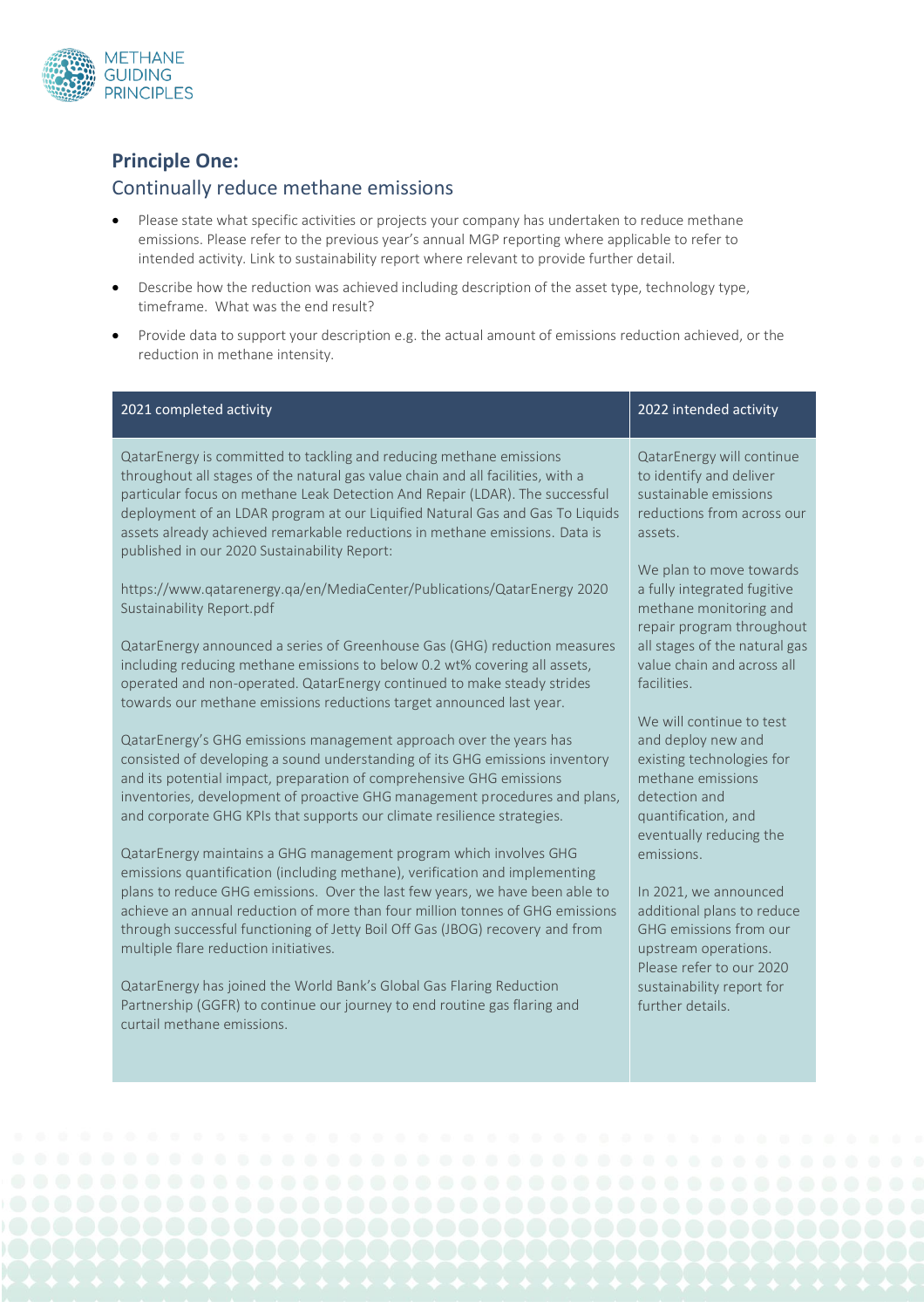

# **Principle Two:**  Advance strong performance across the gas supply chain

Please include answers to the following questions:

- 1. Did you participate in any methane research or plan to do so?
- 2. Did you conduct any outreach on methane management?
- Describe what action you have taken to engage industry players across the value chain to better understand how to achieve robust methane emissions management. Outreach activity could include training sessions, participation in webinars, influencing of NOJV partners, or publication of guidance. Activity could also include commercial incentives or engagement with investors to drive better performance by others.
- Provide details of any outcomes that resulted from your action.

| 2021 completed activity                                                                                                                                                                                                                                                                                                                                                                                                              | 2022 intended activity                                                                                                                                                                                    |
|--------------------------------------------------------------------------------------------------------------------------------------------------------------------------------------------------------------------------------------------------------------------------------------------------------------------------------------------------------------------------------------------------------------------------------------|-----------------------------------------------------------------------------------------------------------------------------------------------------------------------------------------------------------|
| To help achieve robust methane emissions<br>management and drive better performance across<br>the natural gas supply chain, QatarEnergy has funded<br>the update to the MGP Cost Model which provides<br>the user with a screening tool to support the<br>identification and evaluation of potential methane<br>reduction projects across the natural gas supply<br>chain. The update integrates the latest data and<br>information. | QatarEnergy plans to continue the collaboration with<br>all Operators in Qatar to leverage our existing<br>collective experience and use best international<br>practices for methane emissions reduction. |
| Jointly with Pavilion Energy Trading & Supply and<br>Chevron, QatarEnergy published a<br>quantification and reporting methodology to produce<br>a statement of greenhouse gas<br>emissions (SGE) associated with the delivery of each<br>LNG cargo.                                                                                                                                                                                  |                                                                                                                                                                                                           |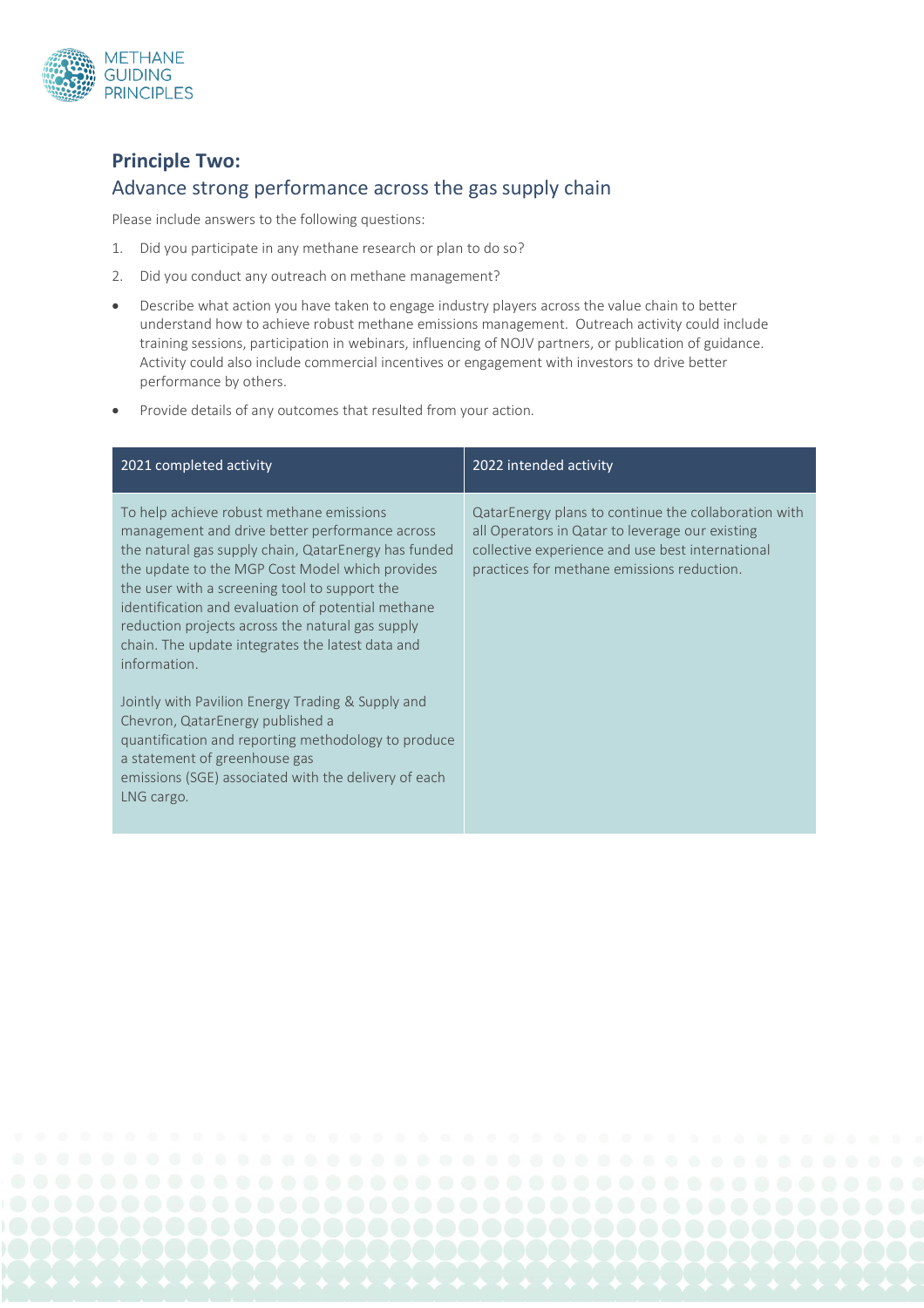

#### **Principle Three:**

#### Improve accuracy of methane emissions data

- Describe action taken to improve methane emissions data collection methodologies. This could be application of new technology at an operated site(s), investment and participation in R&D initiatives, development of monitoring/modelling software, or support to research that improves the accuracy of the quantification of methane emissions.
- Where new technology /software has been piloted or adopted, it is helpful to describe how it works, the reasons it was selected, and how it was deployed. Any data that can be shared to demonstrate improvements is useful.
- How these new methods/technologies have been adopted into your accounting process if at all.

| 2021 completed activity                                                                                                                                                                                                                                                                                                                                                                                                                                                                   | 2022 intended activity                                                                                                                                                                                                                                                                                                                                                                                                                          |
|-------------------------------------------------------------------------------------------------------------------------------------------------------------------------------------------------------------------------------------------------------------------------------------------------------------------------------------------------------------------------------------------------------------------------------------------------------------------------------------------|-------------------------------------------------------------------------------------------------------------------------------------------------------------------------------------------------------------------------------------------------------------------------------------------------------------------------------------------------------------------------------------------------------------------------------------------------|
| To improve the accuracy, consistency and credibility<br>of our methane emissions data, QatarEnergy has<br>joined the second phase of the Oil & Gas Methane<br>Partnership (OGMP 2.0) and has, as part of this<br>partnership, submitted a pathway towards "gold<br>standard" reporting and performance under OGMP<br>2.0, which involves an implementation plan to reach<br>OGMP reporting level 4/5 within 3 years for<br>operated assets and within 5 years for non-operated<br>assets. | QatarEnergy has a multi-year plan to deliver<br>improvements in methane measurement. This<br>includes the potential deployment of the source level<br>detection and measurement technologies as well as<br>the site level measurement technologies to help<br>reconcile/validate bottom-up data.<br>We will continue our periodic measurement<br>campaigns and deploy the same for the remaining<br>assets that don't perform LDAR campaigns to |
| Jointly with Pavilion Energy Trading & Supply and<br>Chevron, QatarEnergy published a<br>quantification and reporting methodology to produce<br>a statement of greenhouse gas<br>emissions (SGE) associated with the delivery of each<br>LNG cargo.                                                                                                                                                                                                                                       | improve the accuracy of our fugitive emissions<br>reporting.<br>We will explore new technologies/softwares to help<br>us improve the accuracy of our methane emissions<br>data.                                                                                                                                                                                                                                                                 |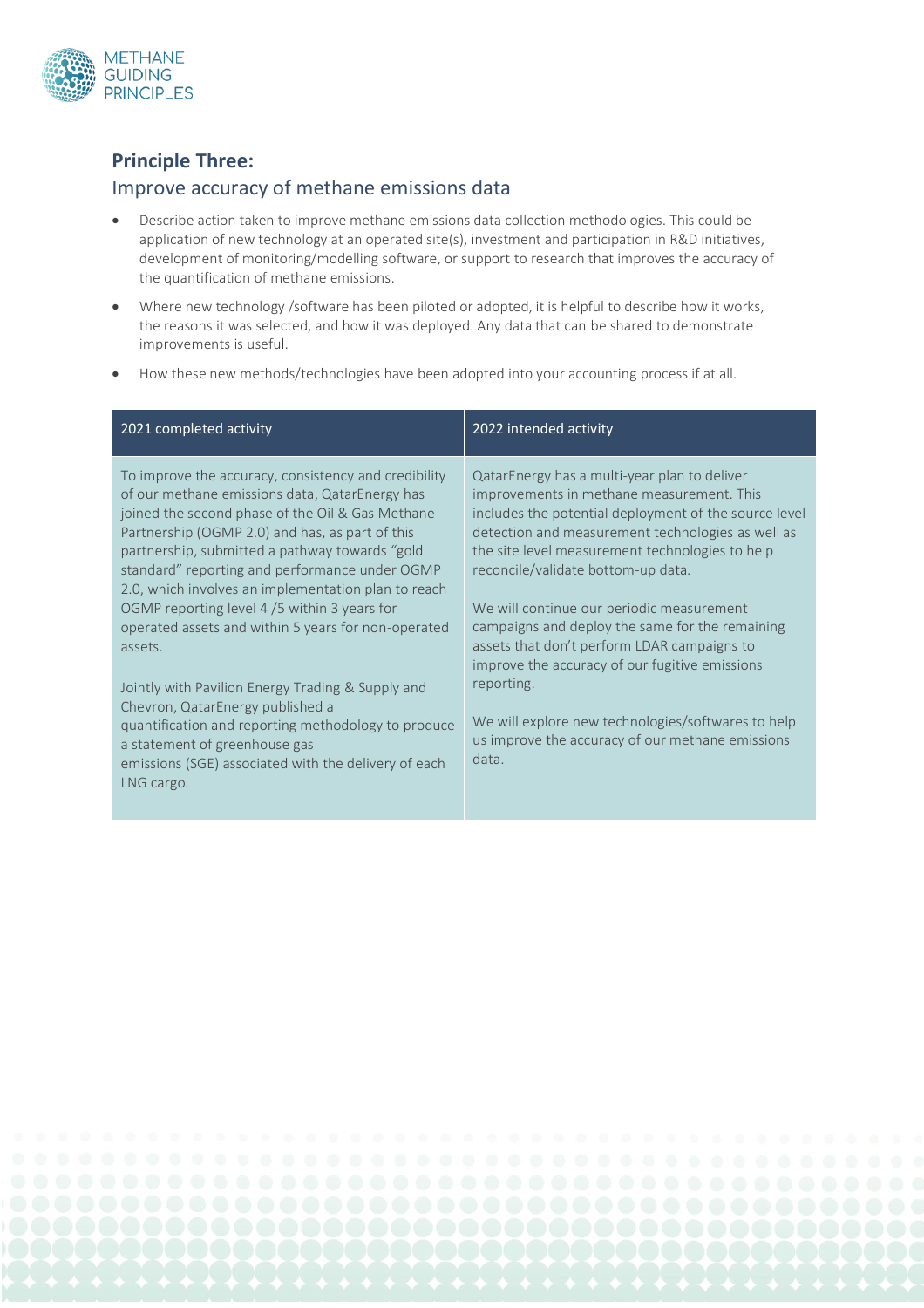

## **Principle Four:**

### Advocate sound policy and regulations on methane emissions

Advocacy consists of active participation in legal consultation processes, external policy statements, and direct engagement with government

• Consider providing details on the region or regulation involved, how you undertook your advocacy, others involved, and the outcome.

| 2021 completed activity                                                                                                                                                                                                                                      | 2022 intended activity                                                                                                                                                                                        |
|--------------------------------------------------------------------------------------------------------------------------------------------------------------------------------------------------------------------------------------------------------------|---------------------------------------------------------------------------------------------------------------------------------------------------------------------------------------------------------------|
| QatarEnergy supported the EU methane policy<br>working group led by Shell along with EDF, which<br>focused on developing a set of policy<br>recommendations covering the full scope of EU<br>legislative activity as outlined in the EU methane<br>strategy. | QatarEnergy will participate in the 'Energy sector<br>toolkit for the Global Methane Pledge' initiative that<br>aims to support operationalization of the GMP,<br>focusing on the energy sector contribution. |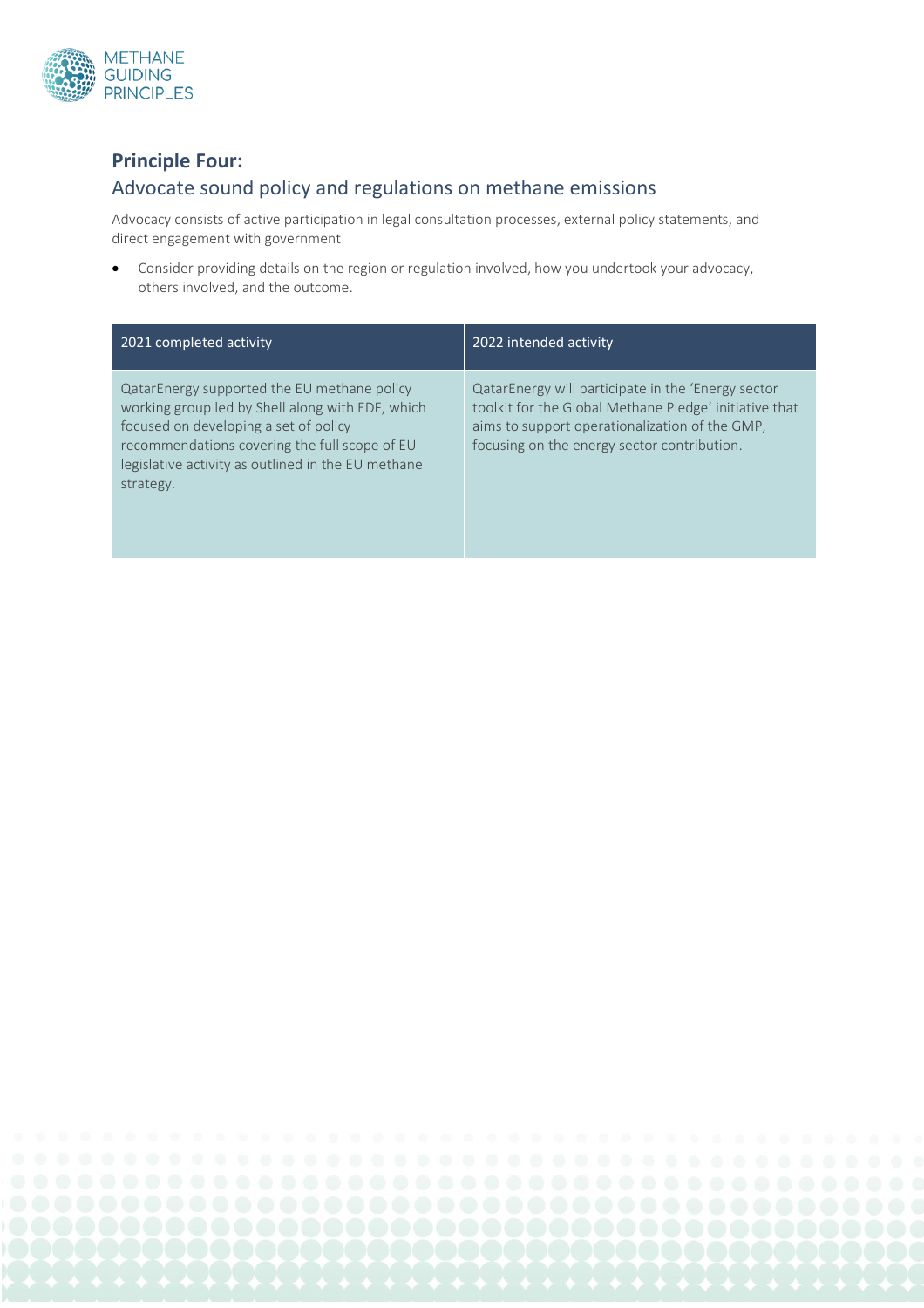

# **Principle Five:**

#### Increase transparency

Please include answers to the following question:

- 1. Are you participating in OGMP 2.0 or do you intend to do so? If you are participating in OGMP 2.0 you may provide a link to the website.
- Describe what activity you have carried out e.g. providing information in relevant external reports on methane emissions data, methodologies, and progress and challenges in methane emissions management.
- If you have contributed towards the standardisation of comparable external methane reporting describe the activity you have taken.

| 2021 completed activity                                                                                                                                                                                                                                                                                                                                                                                                                                                                                                                                                                                                                         | 2022 intended activity                                                                                                                                                                                                                               |
|-------------------------------------------------------------------------------------------------------------------------------------------------------------------------------------------------------------------------------------------------------------------------------------------------------------------------------------------------------------------------------------------------------------------------------------------------------------------------------------------------------------------------------------------------------------------------------------------------------------------------------------------------|------------------------------------------------------------------------------------------------------------------------------------------------------------------------------------------------------------------------------------------------------|
| QatarEnergy is a member of OGMP 2.0 which will<br>improve the reporting accuracy and transparency of<br>our methane emissions.<br>QatarEnergy supported the International Methane<br>Emissions Observatory (IMEO) by providing data, as<br>relevant to our OGMP 2.0 submissions and validation<br>processes. For further info, a link to the first IMEO<br>Annual Report (including the OGMP 2.0 reporting<br>analysis) is as follows: An Eye on Methane:<br>International Methane Emissions Observatory 2021<br>Report   UNEP - UN Environment Programme.<br>Our LNG methane intensity data can be found in our<br>2020 sustainability report. | QatarEnergy will continue implementation of<br>programs to increase data accuracy.<br>We will continue reporting on our methane reduction<br>initiatives and publish our methane emissions data<br>and progress in our annual sustainability report. |